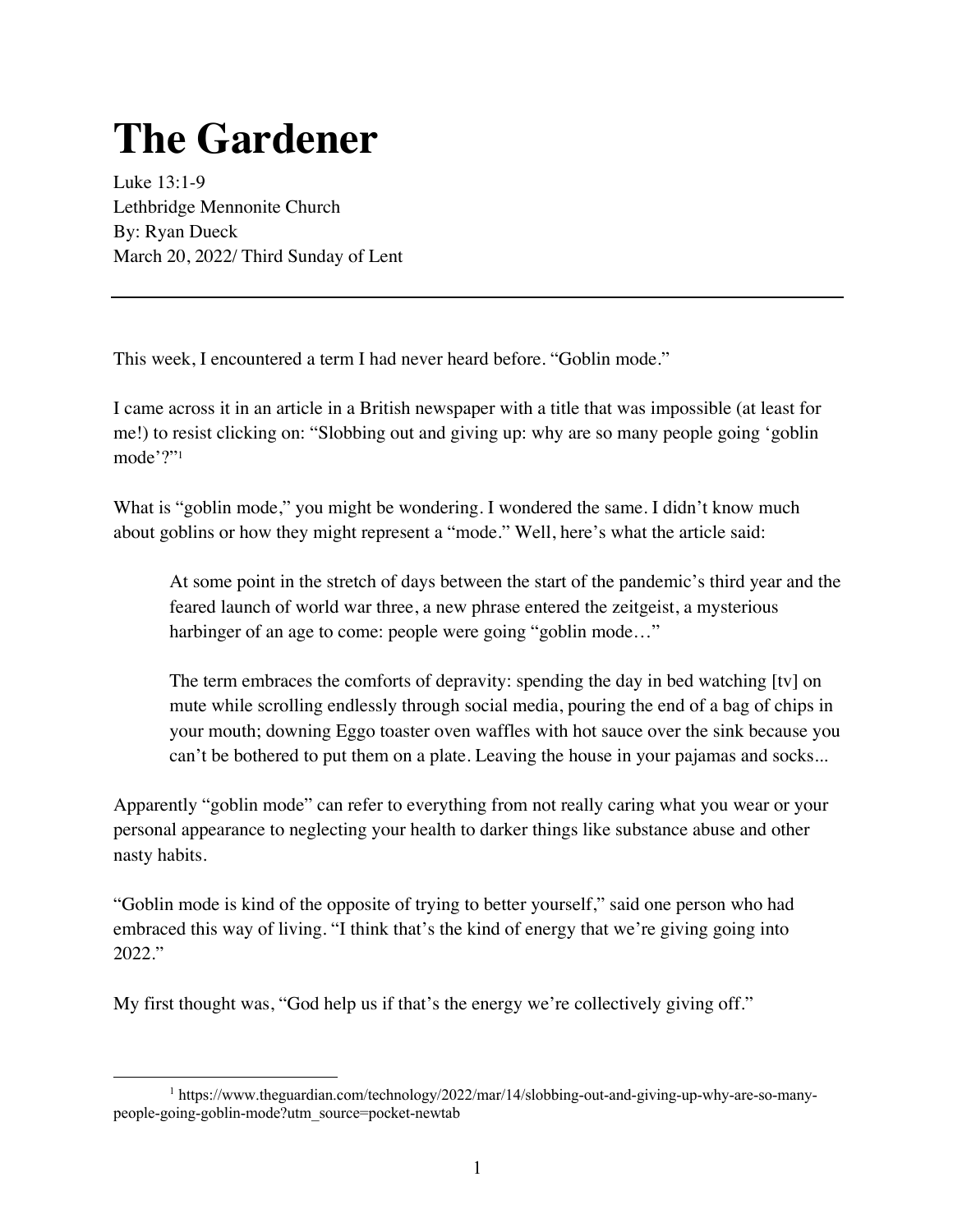My second thought was, "I recognize this. I *see* this. This points to something very real in our culture."

"Goblin mode" is a response to a world where people no longer trust old institutions, where we are weary of the corruption and dishonesty of people in power, whether it's politicians or leaders of big corporations.

It is an expression of despair. Why bother trying? The world just keeps getting worse (or at least the version of it we're being sold in the news!).

It is a reaction against the demands of online culture and the imperative to always be impressing people.

And it is fundamentally an expression of resignation in the face of a world where things are confusing, where there's too many voices shouting too belligerently, where we can't keep up with the fire hydrant of media, where we just can't sort it all out and are tired of trying

It is nihilism. Nothing really matters. Everything is chaos. Why bother trying to improve myself or the world?

Pass the Cheetos. I wonder what's on TV next.

\*\*\*

Our gospel text this morning could be seen as the polar opposite of "goblin mode." It is a call to take responsibility for our lives. It is a call to repent for the ways in which we participate in patterns that lead to death, whether physical or spiritual.

It is a call to bear fruit.

This is where Jesus ends in our passage this morning. But he takes an interesting route to get there, one that traverses the terrain of suffering and sin and how God is involved in the events of our world.

The text begins with an implied question. "Some present told him about the Galileans whose blood Pilate had mingled with their sacrifices."

We don't know a great deal about the event that's being referred to here.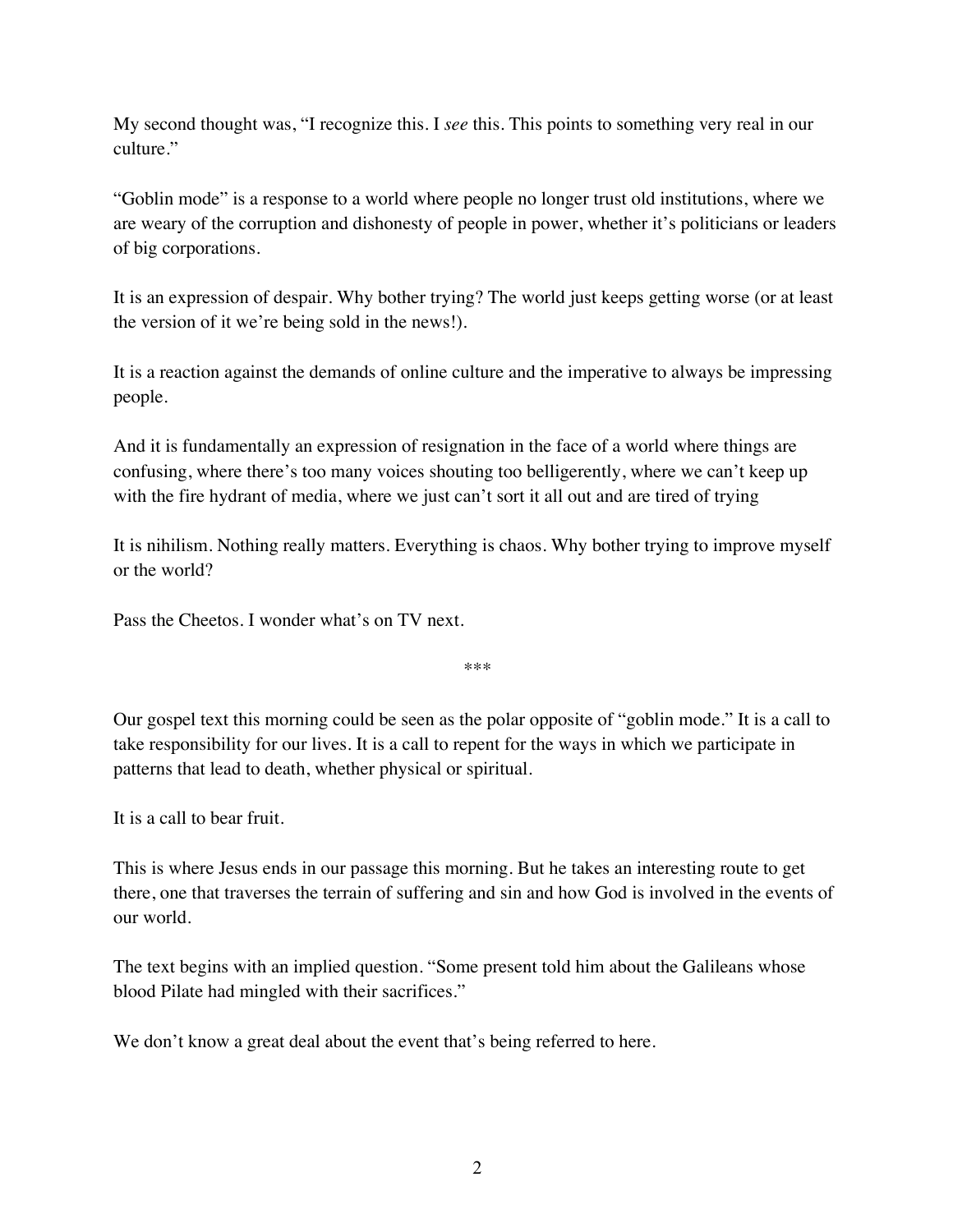At that time, it wasn't uncommon for Jewish revolutionaries to spring up now and then, and these revolutionaries would often offer sacrifices at the temple, perhaps seeking divine blessing for their cause.

We know that Pilate, the Roman governor of Jerusalem, was no friend of the Jews and that he would sometimes bring pagan symbols into Israel's temple to provoke them.

Were these specific Galileans reacting against this? Where they just there to stir up trouble? We don't know.

It seems that Pilate simply commanded Roman troops to slaughter them right in the temple.

But presumably when people brought up this bit of news, they were not offering Jesus an FYI. *By the way, Jesus… Did you hear about that massacre of those folks from Galilee?*

No, they clearly had something else in mind. They were expecting Jesus to explain *why* such an awful thing could have happened. They wanted to know what it meant.

Jesus' responds in an unexpected way. "Do you think they were worse sinners than anyone else?"

He even adds another story of suffering to the one presented to him. What about those eighteen people that the Tower of Siloam fell on?

The Tower of Siloam was in a region of central Jerusalem. Here, the devastation seems more tragic than malicious—it seems that a building had simply fallen and crushed a number of people.

"Were they worse sinners than anyone else in Jerusalem?" Jesus asks.

Did God orchestrate that tower to fall on those precise people at that precise moment because their misdeeds demanded it? Is suffering a consequence for sin?

The answer would have been rather obvious to Jesus' hearers.

*Well, um, yeah. That's kind of how it works, right? What else would we think? Isn't that the way God has set things up?* 

There are many places we could turn in the Bible for evidence, not least the basic commandment that echoes throughout the Torah.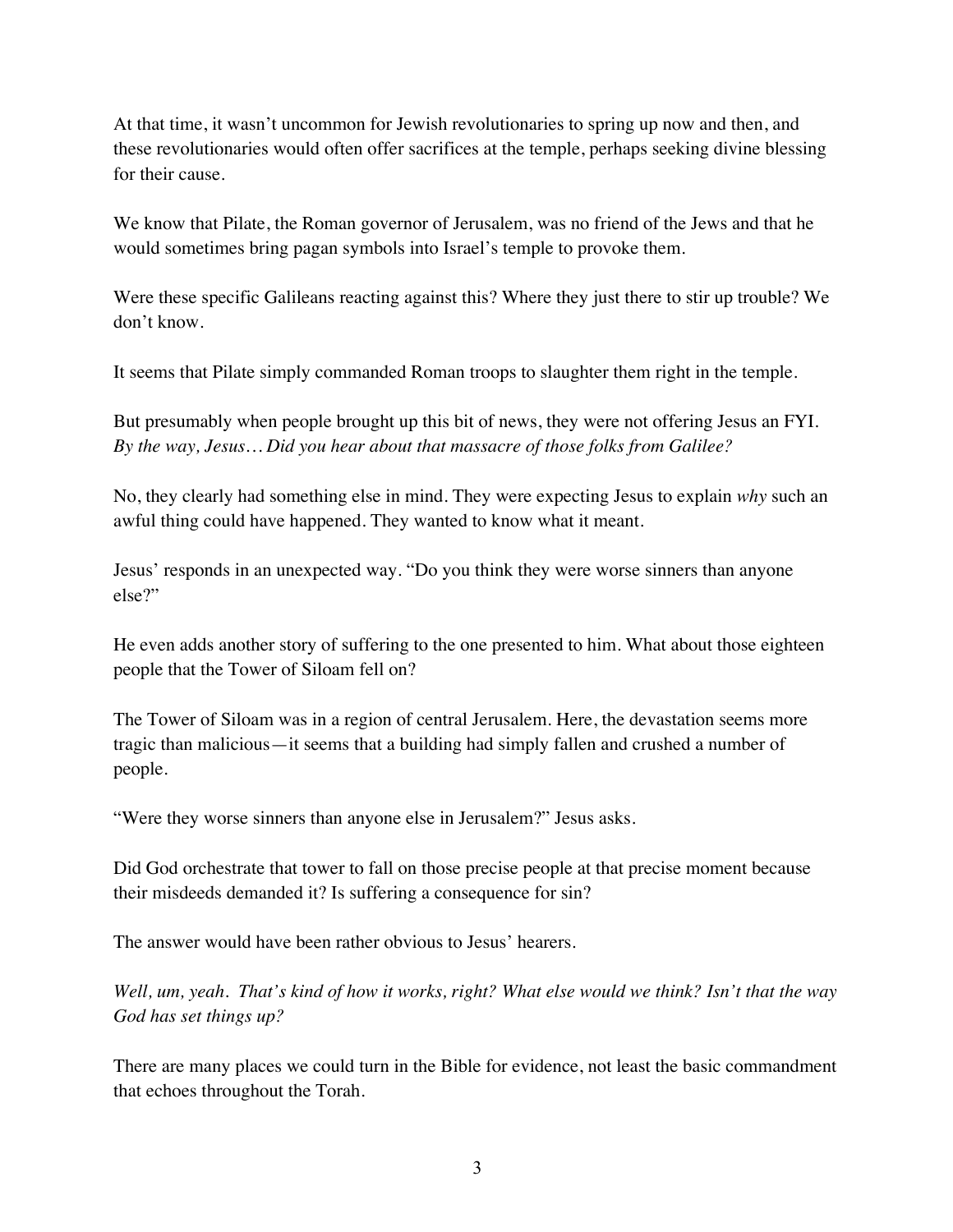*Keep my commandments that it may go well with you in the land.* Obedience = blessing; disobedience = curses. Simple.

At this point, we might be tempted to say, well we're not that naïve. We know that things are more complicated than that!

But who among us hasn't encountered something in our own lives and asked, even if only in the privacy of our own minds? *Why is this happening to me? What did I do? Am I being punished for something?*

Or who among us hasn't seen some natural disaster in some desperate part of the world and wondered, *Why them? What did they do?*

Each of us—whether we are "religious" or not— seems to have this assumption that the world ought to work a certain way, that there ought to be a kind of moral symmetry between our behaviour and what we "get."

It is an expectation that is as peculiar as it is commonplace. A quick glance at the world around us ought to make this plain enough. Bad things are always happening to relatively "good" people.

Catastrophic tragedies seem to strike in arbitrary and unpredictable ways. Disease indiscriminately strikes down the young, the old, and those in between. The innocent suffer all the time and all over the place.

If one were to look only at empirical evidence, the idea that bad things happen to bad people and good things happen to good people is absurd.

Those who take refuge in "goblin mode" because the world is just too awful and chaotic a place should probably read a bit more history!

Yet we expect the world to make moral sense! And we, like the people in our text, expect Jesus to know what we expect and to validate it!

But Jesus doesn't validate this expectation.

He doesn't say, *Ah, yes, well let me tell you about those particular Galileans… They were a nasty bunch and they got what was coming to them…*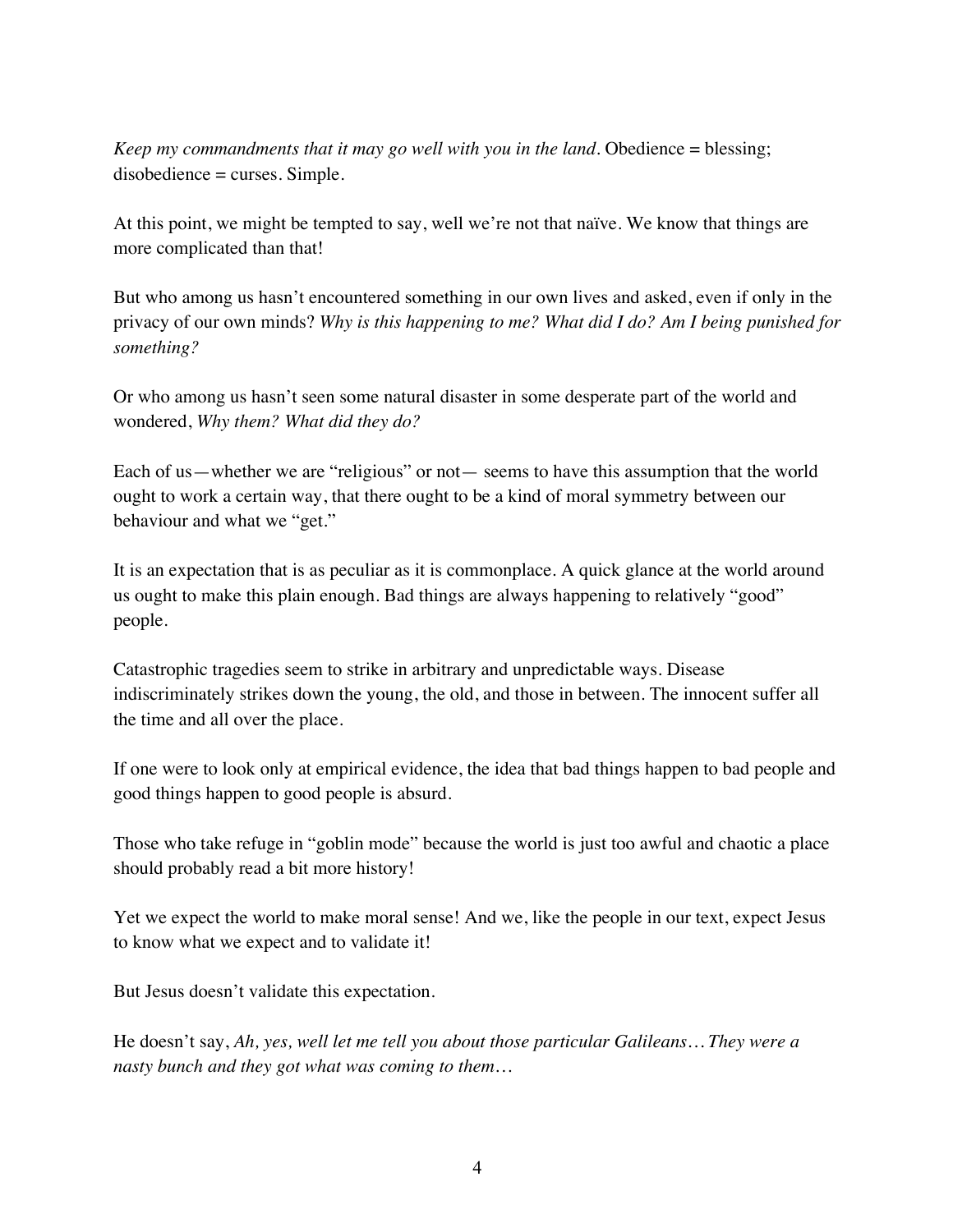He doesn't say, *Those eighteen people crushed by the falling tower? You should have seen what their private lives looked like!*

Jesus, as he so often does, changes the script.

*No, I tell you…* 

No, these people's suffering was not because they were any better or worse sinners than anyone else. No, you can't make those explicit connections and you shouldn't try.

There is sin and there is suffering in the world, but your task is not to try to connect all the dots.

Jesus redirects his hearers' attention away from abstract speculation about the meaning of this or that event and toward the more pressing matter of… *what about you?*

Yes, horrible things happen, Jesus says. Yes, there is suffering and pain and injustice. Yes, there are people whose wills seem perpetually bent away from God's purposes and plans for the world. Yes, people continue to refuse the way that leads to peace. Yes, the world can be full of chaos and pain and uncertainty of every kind.

But what about you?

Which way are you going? What is the path your life is taking? Are you oriented properly toward God? Are you choosing the things that lead to life and peace and flourishing? Or are you contributing to the things that lead to death?

Jesus, as always, makes things personal. What about you?

\*\*\*

To drive the point home, Jesus pivots to a story about a fig tree in a vineyard, about a gardener looking for fruit.

Jesus is fond of agricultural metaphors. He seems to always be talking about vineyards and fruit and vines and branches.

Here in Luke 13, focus is on a solitary fruitless fig tree. This barren fig tree will be given a year, but if it doesn't start to produce fruit, it will be cut down.

The point—in this parable, and throughout the whole of Scripture—is fruit.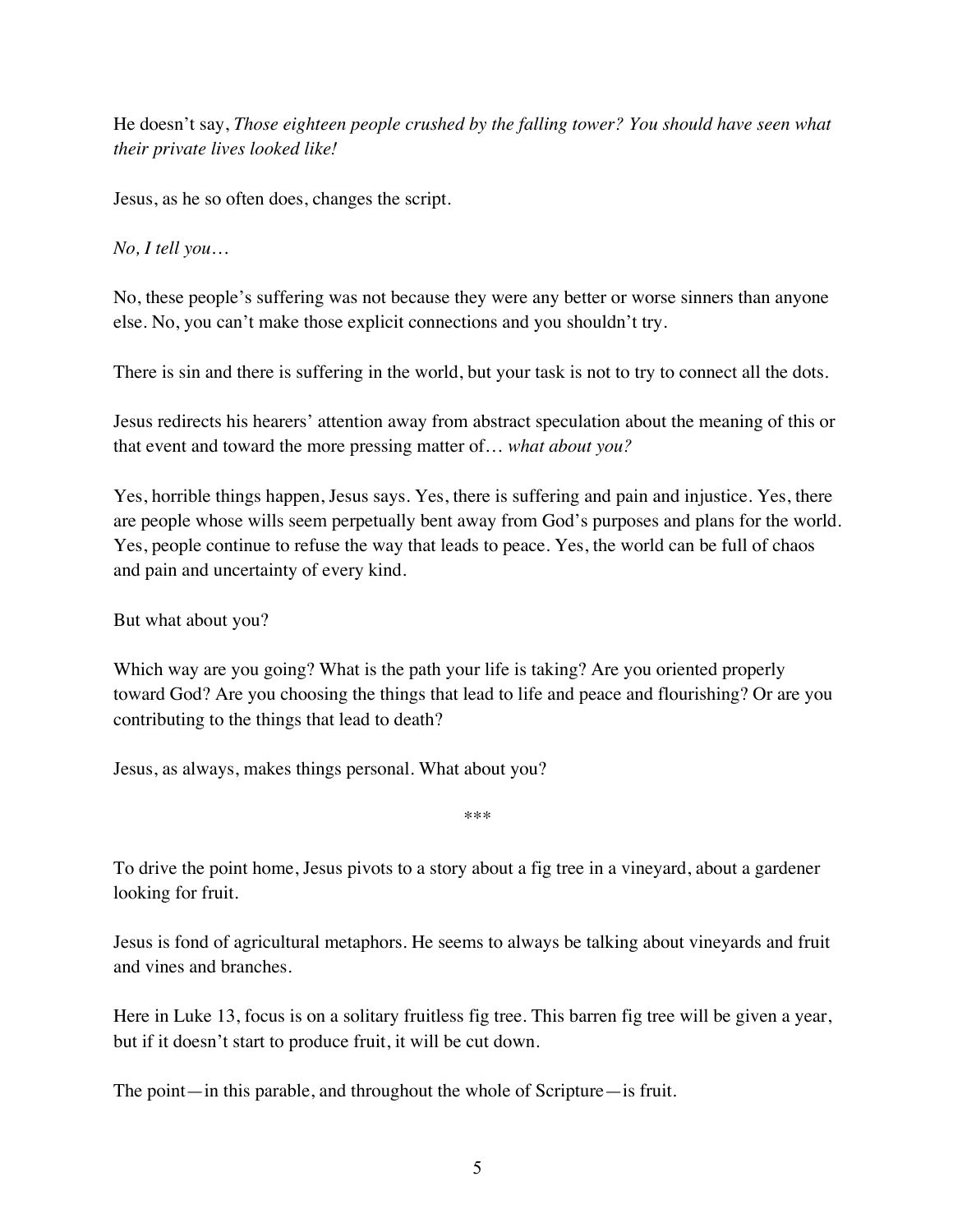As people of Christian faith, we are not given the option of just checking out and going into goblin mode. The world needs our best efforts, our most creative energies, our most determined love, our most honest repentance, our most courageous commitment to what is good, true, and beautiful.

There are things in our world that require our tending.

Ourselves. Our physical selves, our spiritual selves, our social selves.

Our families. Our marriages, our relationships with our kids.

Our friendships and social circles.

Our churches, whether local, regional, or beyond.

We could zoom out even further to the broader institutions of our world.

Democracy, civility, the values of care and dignity and compassion that that the last few years seem to somehow have eroded.

**None of these things—from the personal to the global—exist without the effort, care, cultivation of human beings.** 

## **Each of these require time, energy, care, thought, attention.**

But they also require proper perspective, an acknowledgment that God is God and we are not.

Our Lenten theme this year is taken from Isaiah 55:8:

For my thoughts are not your thoughts, nor are your ways my ways, says the LORD.

Throughout the season of Lent, we are seeking to be reoriented from our ways to God's ways.

"Our ways" tend to run down two destructive tracks.

Either we drift off toward the despair, apathy and irresponsibility represented by terms like "goblin mode" or we veer off in the opposite direction and frantically try to earn, to prove, to justify, to *do enough* for God.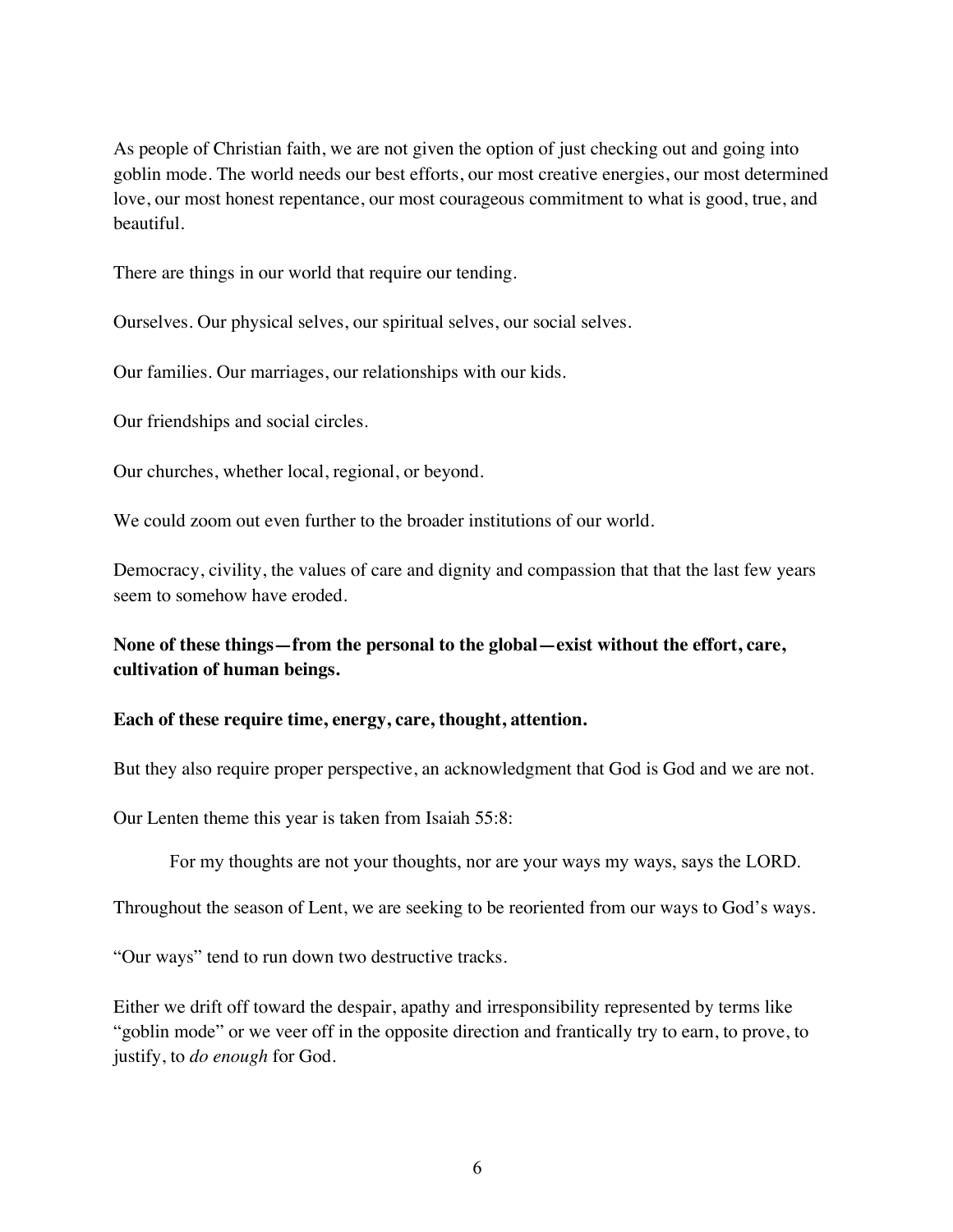Both are dead ends. Both do damage to our souls (we become either slobs or slaves). Neither are what we were created for.

Instead, we seek God's ways—receiving what we have been given, acknowledging our limitations, tending those things in our lives that God has given us to tend.

I was struck by a question as I read the parable of the fig tree this week. *Which character represents God in this story?*

I think many of us instinctively read Jesus' parable and assume that God is the owner of the vineyard.

This makes sense. God is the "owner" of all that is, God is the one who planted the vineyard and the fig tree. God is responsible for its fate.

But I suspect that we also can't help but imagine God as the gardener. God is the one who sets the first humans in a garden, after all, and tells them to be fruitful.

The image of a vineyard recurs throughout the OT—this idea that God has planted his people in a world designed for flourishing.

And doesn't Mary mistake Jesus for the gardener when he appears to her after his resurrection? We probably shouldn't read *too* much into that, but still... it's interesting. And suggestive.

This week, I imagined the conversation between the owner of the vineyard and the gardener as something like a conversation within the mind of God.

*They're not bearing the fruit I've created them for! Time to cut down the trees.* 

*But I love them so. What if I cultivate the soil and add a bit fertilizer? What if tend them in such a way as to call forth the best in them?* 

*But I've been waiting so long! Why are they wasting what they've been given?*

*But what if I give them some more time? I know that fruit is possible.* 

This is probably not the decisive, officially approved interpretation of this passage, but parables are after all more like poetry than a theology textbook.